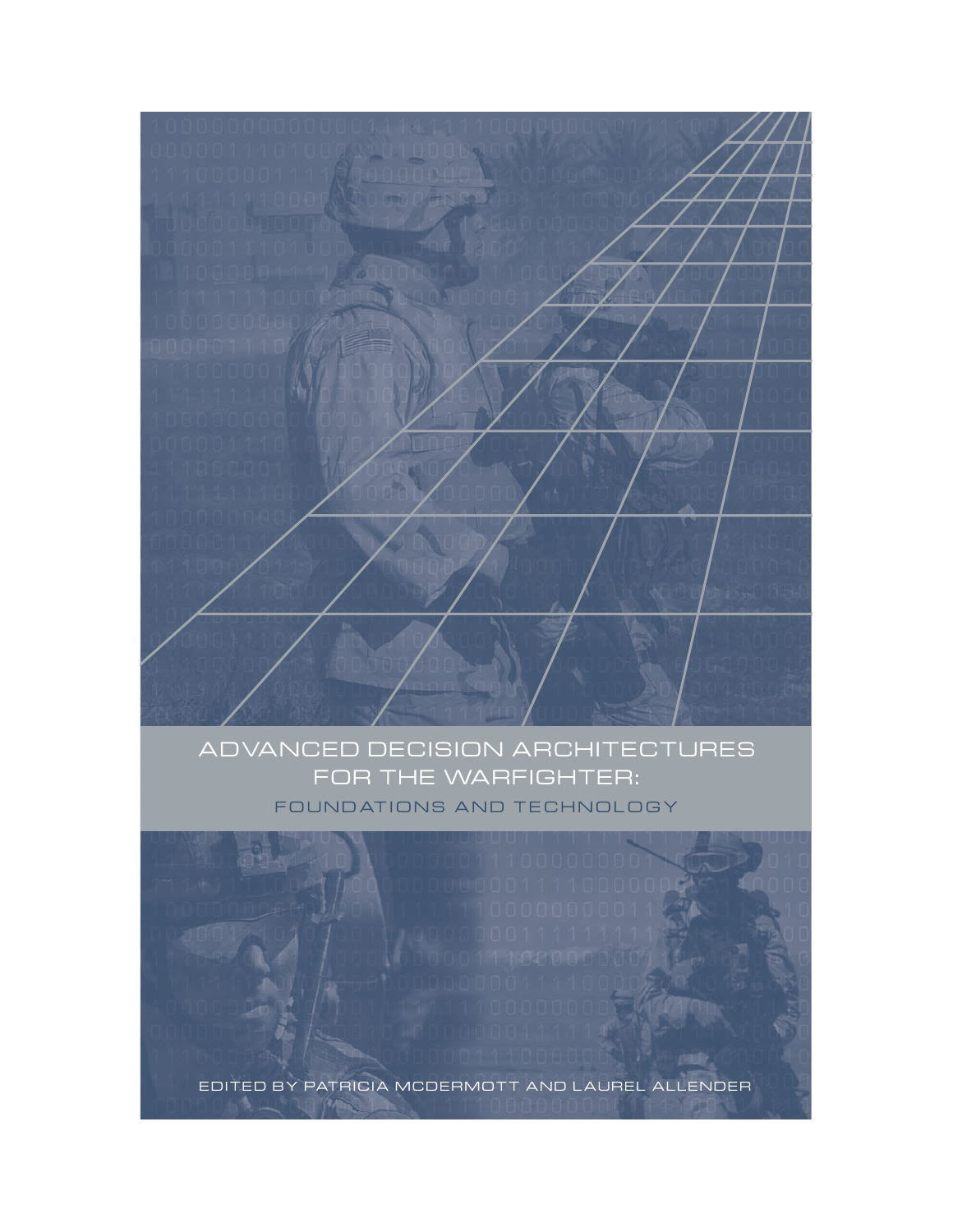

# A D VAN CED DE CISION ARCHITE CTURES FOR THE WARFIGHTER:

FOUNDATIONS AND TECHNOLOGY

EDITED BY PATRICIA MCDERMOTT AND LAUREL ALLENDER

This book, produced by the Partners of the Army Research Laboratory Advanced Decision Architectures Collaborative Technology Alliance, also serves as the Final Report for DAAD19-01-2-0009.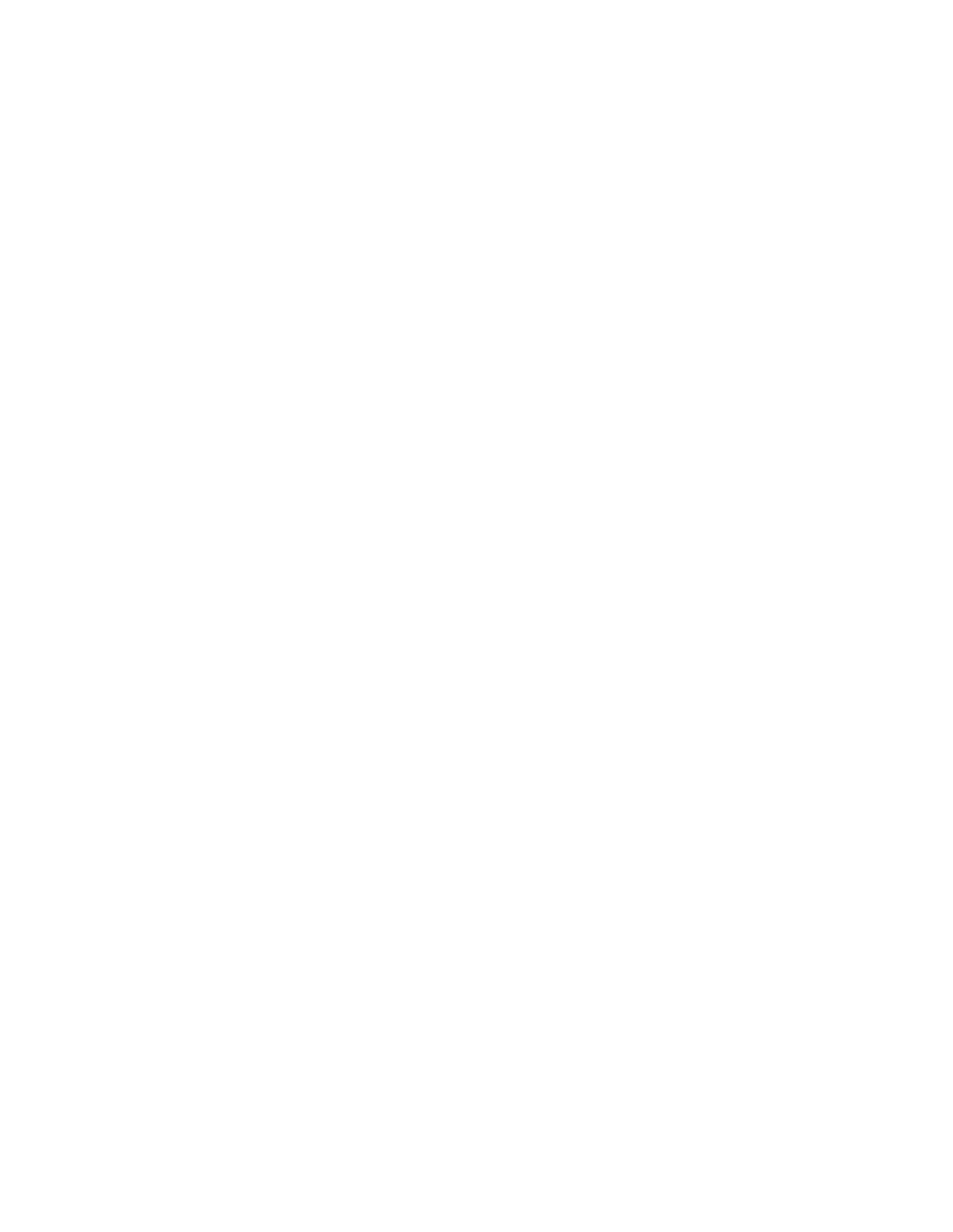SECTION III

ACTING ON BATTLEFIELD INFORMATION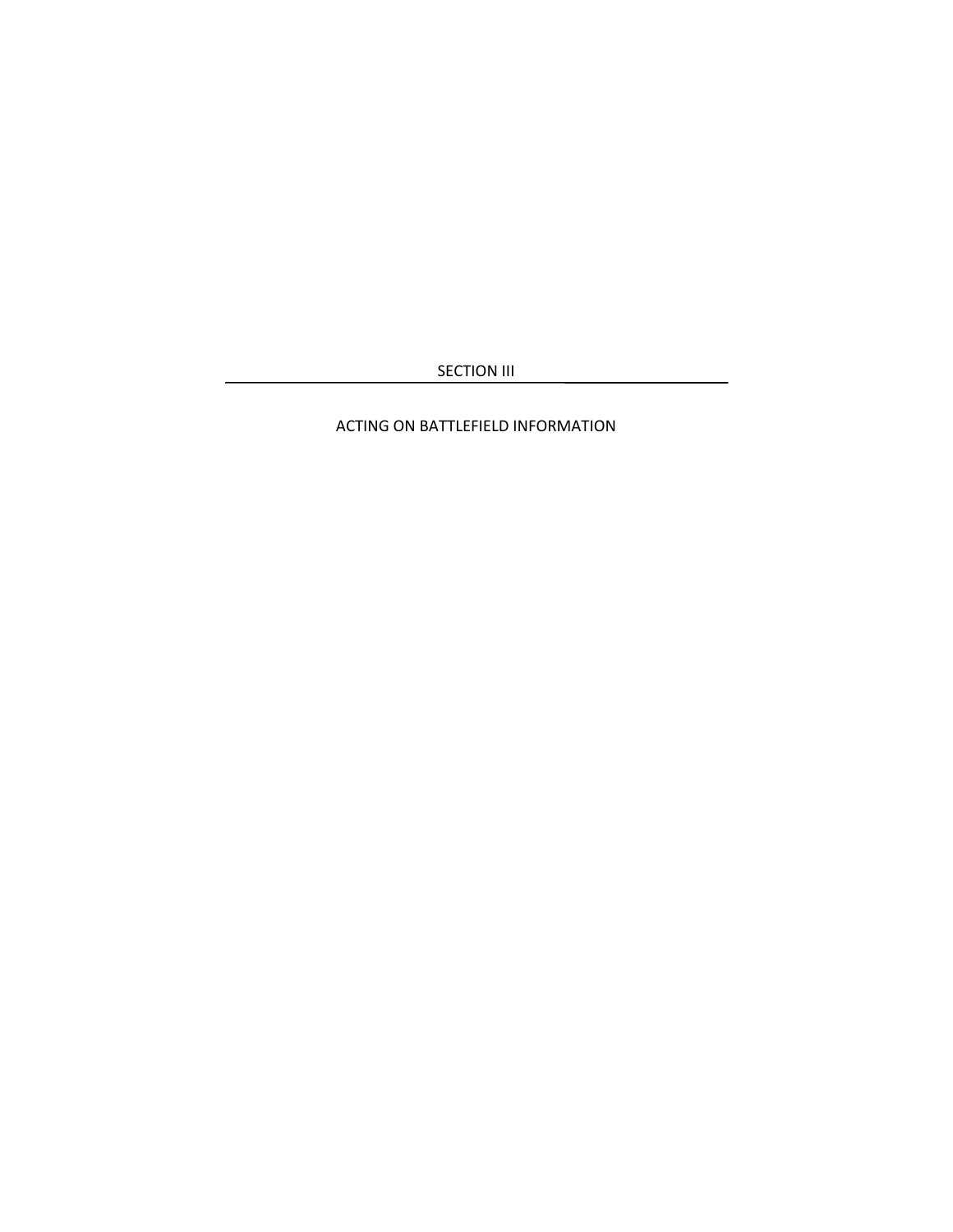### SECTION III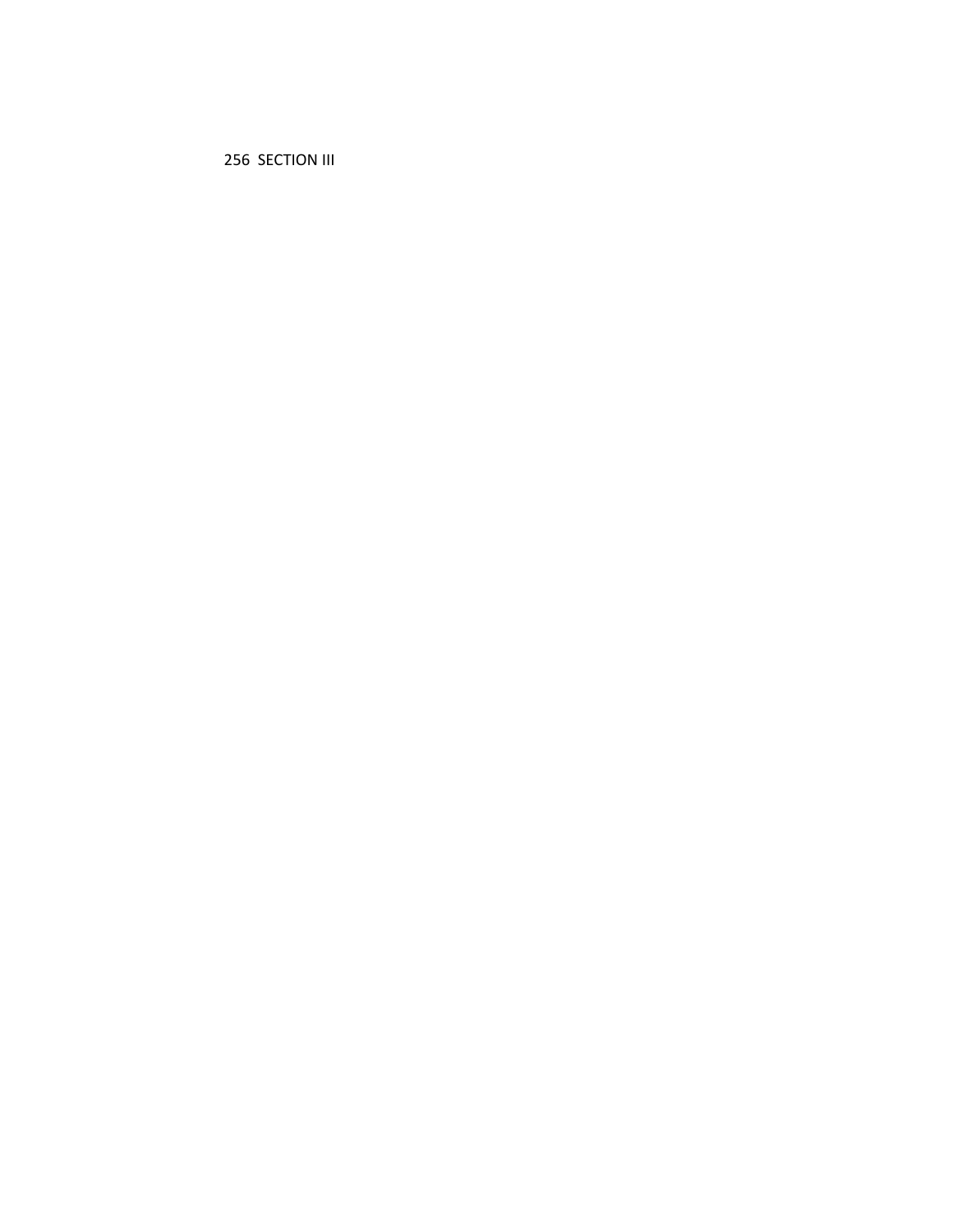# Chapter  $14$

## MODELING AND MEASURING SITUATION AWARENESS IN INDIVIDUALS AND TEAMS

CLEOTILDE GONZALEZ, PH.D. *Dynamic Decision Making Laboratory Carnegie Mellon University, Pittsburgh, PA*

LELYN SANER, PH.D. *Dynamic Decision Making Laboratory Carnegie Mellon University, Pittsburgh, PA*

> MICA ENDSLEY, PH.D. *SA Technologies, Marietta, GA*

> CHERYL A. BOLSTAD, PH.D. *SA Technologies, Marietta, GA*

> HAYDEE M. CUEVAS, PH.D. *SA Technologies, Marietta, GA*

#### **INTRODUCTION**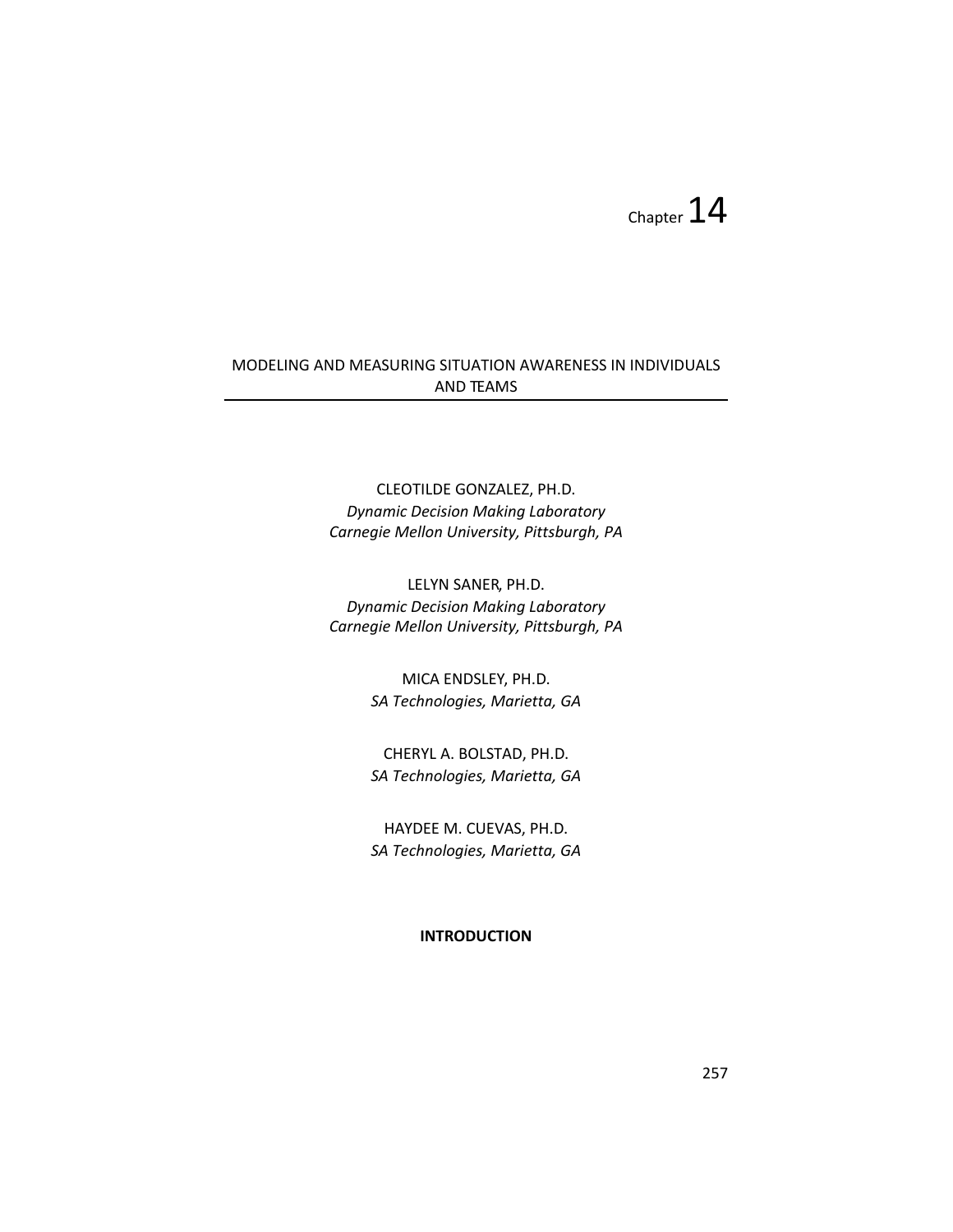Situation Awareness (SA) is a complex construct that cannot be fully understood from a single perspective. Rather, SA entails a multifaceted process in which individual and team factors, at both the micro and macro levels, need to be integrated. For example, research on team SA needs to take into account the factors that contribute to a given person's *individual* SA while integrating the factors that contribute to any two team members' *shared* SA, as well as team or organizational SA. Also, the complexity of SA arises from multiple individual cognitive abilities including learning, working memory, different levels of perception, understanding, projection, etc. These individual factors interact with multiple team and organizational factors such as geographical distribution, collaborative tool usage, network proximity, similarity of the individuals' background experiences, and familiarity with each others' skills, among others.

In this chapter we bring together different levels and factors of SA complexity into an integrated framework. Throughout the duration of the Army Research Laboratories Advanced Decisions Architectures (ARL-ADA) research program, we have addressed the complexity of SA by advancing the development and validity of measures at the individual and team levels. We have also created computational models of SA that have moved forward the descriptive nature of SA into more concrete and formal representations. This chapter summarizes all the past work we have done within this program and attempts to integrate all the previous findings into a research framework. The details of each of these research pieces can be found in the previous original publications. The integrated framework presented here came from a combination of scientific research methods at the micro and macro levels that included computational models, and laboratory and field studies. The framework integrates our past findings from experimental laboratory studies and ACT-R cognitive computational models on individual SA to field experiments and social network analysis of team and shared SA.

#### **COMPUTATIONAL MODELS OF SA**

Computational models have been developed to address individual cognitive aspects of SA, such as recognition, perception, and learning; to address design aspects of SA, such as visual interfaces and goal directed task analysis; and to address organizational and team aspects of shared SA, such as communication network distance, physical proximity, and knowledge and background similarity. The existence of these different models illustrates the challenge that one faces in the study of SA generally. Efforts demonstrate a positive approach to advance our scientific understanding of SA because they address aspects of the problem that are salient from different perspectives. This research demonstrates that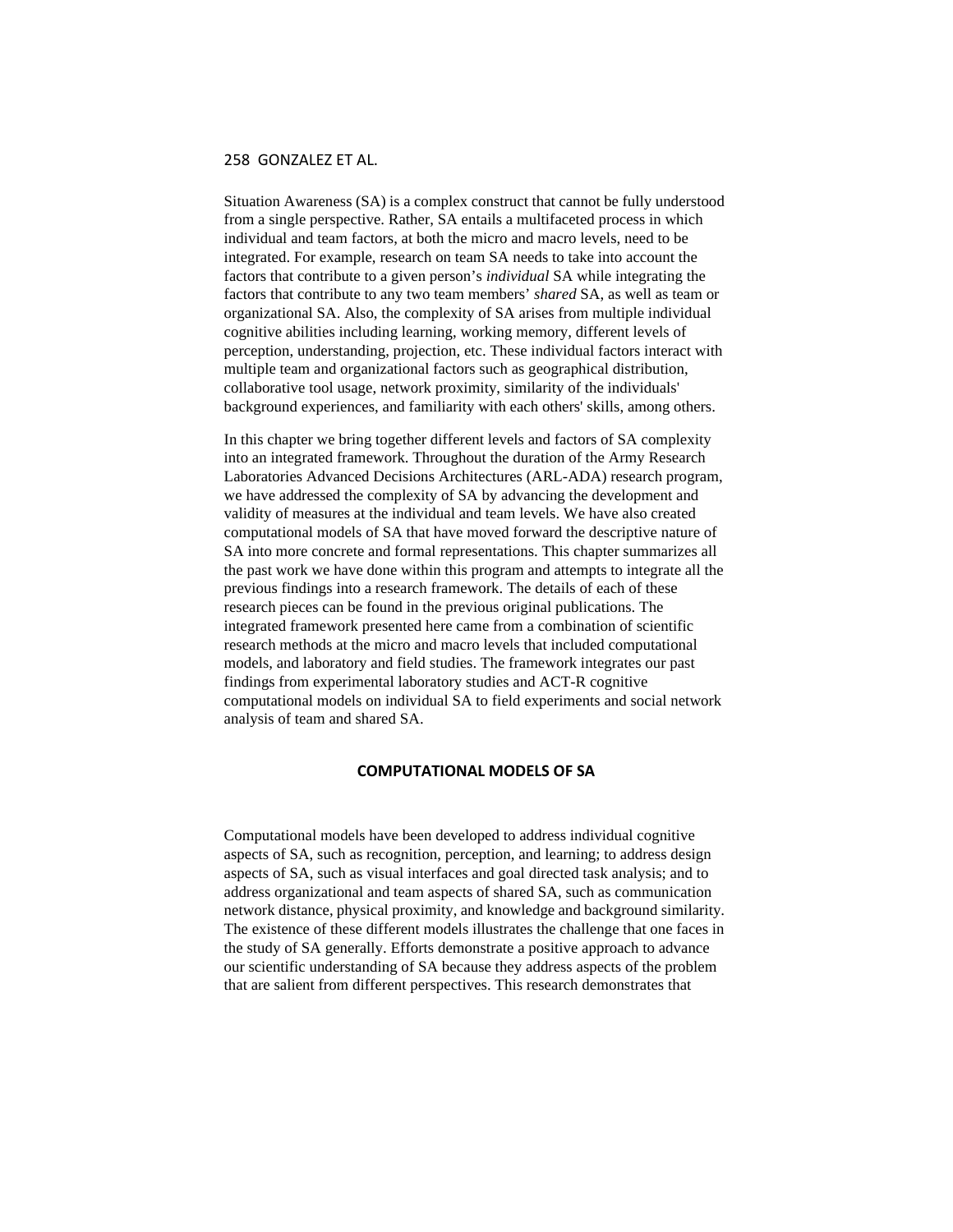individual and organizational levels of SA are not incompatible, but rather they complement each other. As suggested recently (Lebiere, Gonzalez, & Warwick, 2009), because much of the history of computational cognitive modeling has been microcognitive, these psychological architectures are a good starting point to develop macrocognitive or organizational models of SA.

#### **Computational Models of Individual Aspects of SA**

Many computational models have been developed to address some important aspects of SA at the individual level, such as perception, attention, memory, and learning among others (Gonzalez, Juarez, & Graham, 2004; Juarez & Gonzalez, 2003, 2004; McCarley, Wickens, Goh, & Horrey, 2002). Some of these models have been framed in the context of military applications such as perceiving and understanding a situation in the battlefield, and many of these models involve leading cognitive architectures such as ACT-R (Anderson & Lebiere, 1998) and SOAR (Newell, 1990). Here we summarize our own development of cognitive models of situation awareness (CMSA) at the individual level by using the ACT-R architecture (Anderson & Lebiere, 1998).

A SA meta-architecture was developed to propose a conceptual design for CMSA (Gonzalez et al., 2004; Juarez & Gonzalez, 2003). The meta-architecture presented a set of modules that encapsulate the most essential cognitive aspects of SA. A demonstration of the architecture was developed in a commanding decision making mission in the OneSAF Test Bed (OTB), which interacts in real-time with the ACT-R cognitive model. This architecture consists of a recognition, assessment, prediction, and control modules. The recognition module gathers and encodes visual sensory information from the environment (in OTB) and encodes the information into ACT-R representations. The assessment module represents and manipulates information and updates, and maintains information on the environment (e.g., updates information about location, status, and types of entities in the battlefield). The prediction module constructs and evaluates hypotheses about the function of an entity in a plan to determine the probability and possible success of a course of action. The control module then provides the capability to select actions that will change the state of the world.

The SA meta-architecture is used as an experimental platform to study the relationships among the model parameters and SA performance (Juarez & Gonzalez, 2004). The architecture allows one to manipulate a number of parameters and evaluate their impact in SA, including parameters of the task such as scenario complexity and the 'human' (ACT-R model) parameters like experience.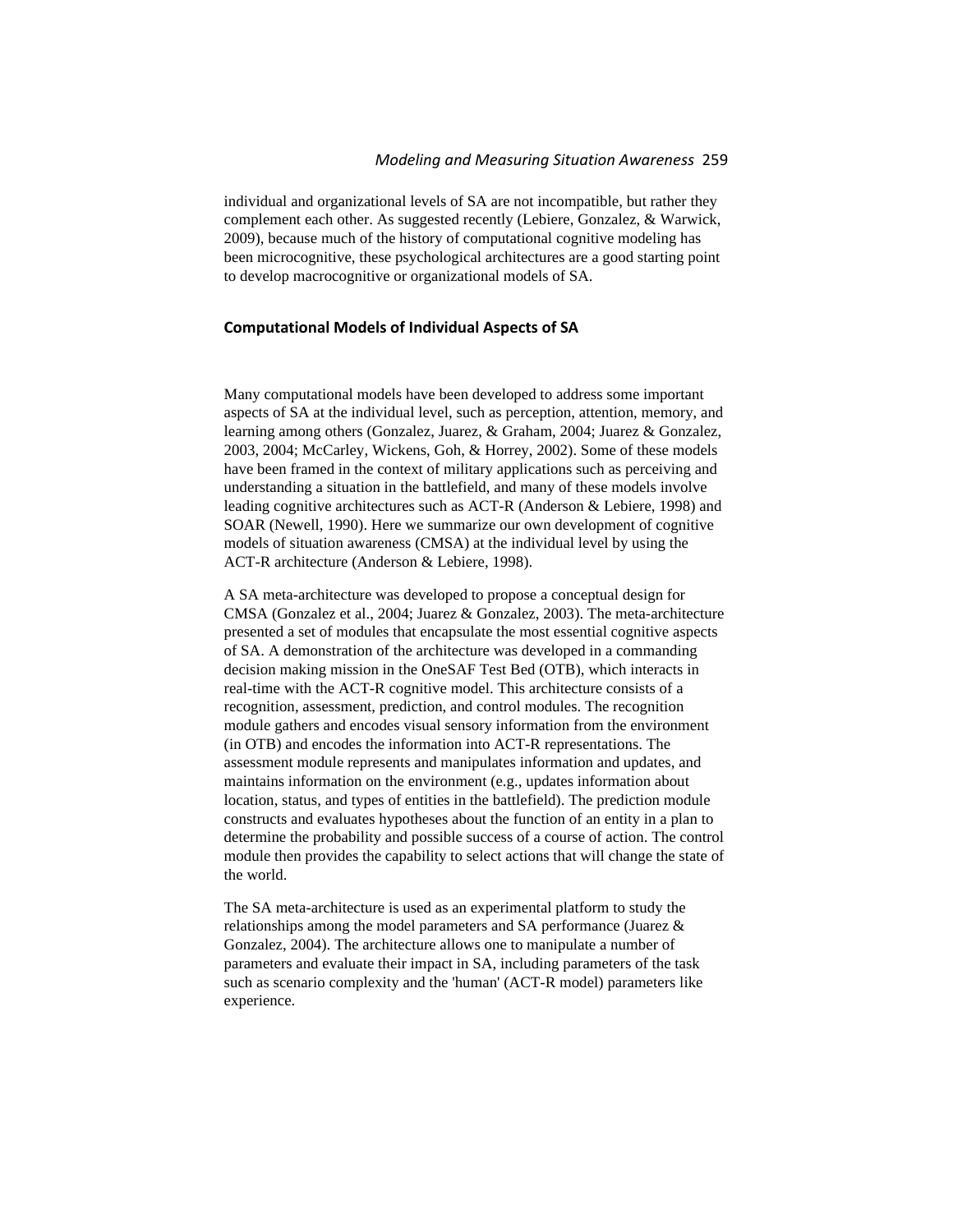A major question arising from these developments was which method to select for evaluating the SA of the model. One widely tested and validated approach to assessing SA in human subjects is the Situation Awareness Global Assessment Technique (SAGAT) (Endsley, 1995a). SAGAT allows for immediate assessment of SA by querying operators on their current perceptions, assessments, and projections of the situation (SA levels 1, 2, and 3 respectively). SAGAT has been empirically validated with regard to its utility to provide valid and reliable assessment of SA across a variety of domains (Endsley, 1990; Endsley, Sollenberger, & Stein, 1999; Hogg, Torralba, & Volden, 1993; Matthews, Pleban, Endsley, & Strater, 2000; Riley & Kaber, 2001). As with human SA measurement, we used SAGAT to measure SA for our computational models. The validation with SAGAT was implemented successfully (Juarez & Gonzalez, 2004); however, the cognitive aspects of the model still need to be validated with human data. A validation of the model's predictions requires the comparison of SAGAT data from human participants to the model's SAGAT data. Obtaining realistic human data in this context continues to be a challenge for SA modeling research. However, cognitive models have many other practical applications. One of them, presented next, is the use of computational models in conjunction with simulation tools in the evaluation of graphical interfaces.

#### **Computational Models of Design Aspects of SA**

Because of the relevance of SA in Army operations, methods and tools that help us predict and mitigate low levels of SA are valuable for researchers and interface designers alike. In fact, accurately and reliably assessing how well an interface design concept supports user SA is essential to any design process. Given the limited time and funding available for developing multiple high fidelity prototypes, designers need a tool that will allow them to evaluate multiple design concepts early in the design cycle to minimize expense while maximizing the ultimate utility of the user interface.

The ability to quickly *predict* the SA afforded by a particular display design is essential for the success of the computer systems researchers develop. Our research described in Gonzalez, Juarez, Endsley, and Jones (2006) presents how the computational architecture and ACT-R model of SA were used in a new application for the prediction of the SA elicited through a graphical user interface (GUI), and how the CMSA could be used in a new tool for prototyping and evaluating the user's SA through simple GUIs. This work is summarized next.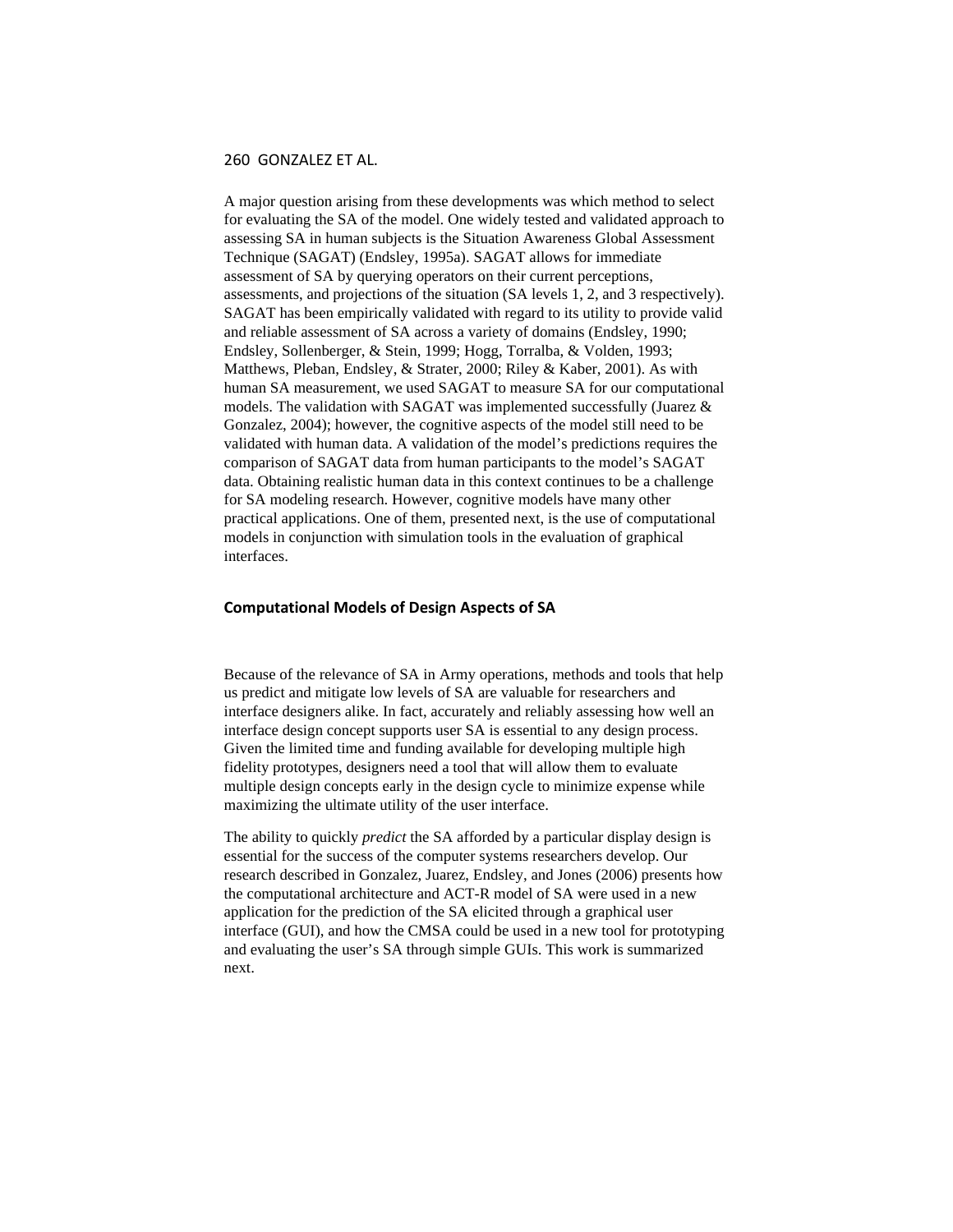#### *Modeling and Measuring Situation Awareness* 261

The SA-oriented design process (Endsley, 2003; Endsley, Bolte, & Jones, 2003), provides a key methodology for developing user-centered displays by focusing on optimizing situation awareness. By creating designs that enhance an operator's awareness of what is happening in a given situation, SA can improve dramatically. The design process starts with the gathering of SA requirements. These are determined through a cognitive task analysis technique called Goal-Directed Cognitive Task Analysis (GDTA). A GDTA identifies the major goals and sub-goals for each job; the critical decisions the individual must make to achieve each goal and sub-goal; and the situation awareness requirements needed for making these decisions and carrying out each goal.

These SA requirements focus not only on what data an individual needs, but also on how that information is integrated or combined to address each decision. This process forms the basis for determining the exact information (at all three levels of SA: perception, comprehension, and projection) that needs to be included in the display visualizations. A final step of the SA-oriented design process emphasizes the objective measurement of SA during man-in-the-loop simulation testing using SAGAT. SAGAT provides a sensitive and diagnostic measure of SA that can be used to evaluate new interface technologies, display concepts, sensor suites, and training programs (Endsley, 1995; Endsley & Garland, 2000).

The Designer's Situation Awareness Toolbox (DeSAT) was created to assist designers in carrying out the SA-oriented design process (Endsley, 2005). It includes (1) a software tool for easily creating, editing, and storing effective GDTAs, (2) A GDTA checklist tool, to aid designers in evaluating the degree to which a display design meets the SA requirements of the user, (3) A SAoriented design guidelines tool, which guides designers in determining how well a given design will support user SA, and (4) A SAGAT tool, which allows designers to rapidly customize SAGAT queries to the relevant user domain and to administer SAGAT during user testing to empirically evaluate display designs.

The concept of DeSAT was used as a starting point to develop a new CMSA tool for predicting and evaluating how different GUI designs elicit SA. The CMSA tool (described in detail in Gonzalez et al., 2006) integrates the GDTA process through the DeSAT to generate a CMSA in a semi-automated way. The process of generating the CMSA from the GDTA is presented in [Figure 14.1.](#page-10-0) The GDTA, which is the DeSAT output (an .xml file), and the image files that define a GUI are the two starting points of the process. The GDTA description consists of a list of goals, decisions, and information requirements to support situation awareness in a very specific domain (Endsley, 2005). The GUI is described in terms of its graphical components including widgets (e.g., buttons, graphical sections, icons) and their behaviors, as well as their organization in the graphical interface. The tool also allows one to define the domain knowledge and to identify the background knowledge needed to perform a task.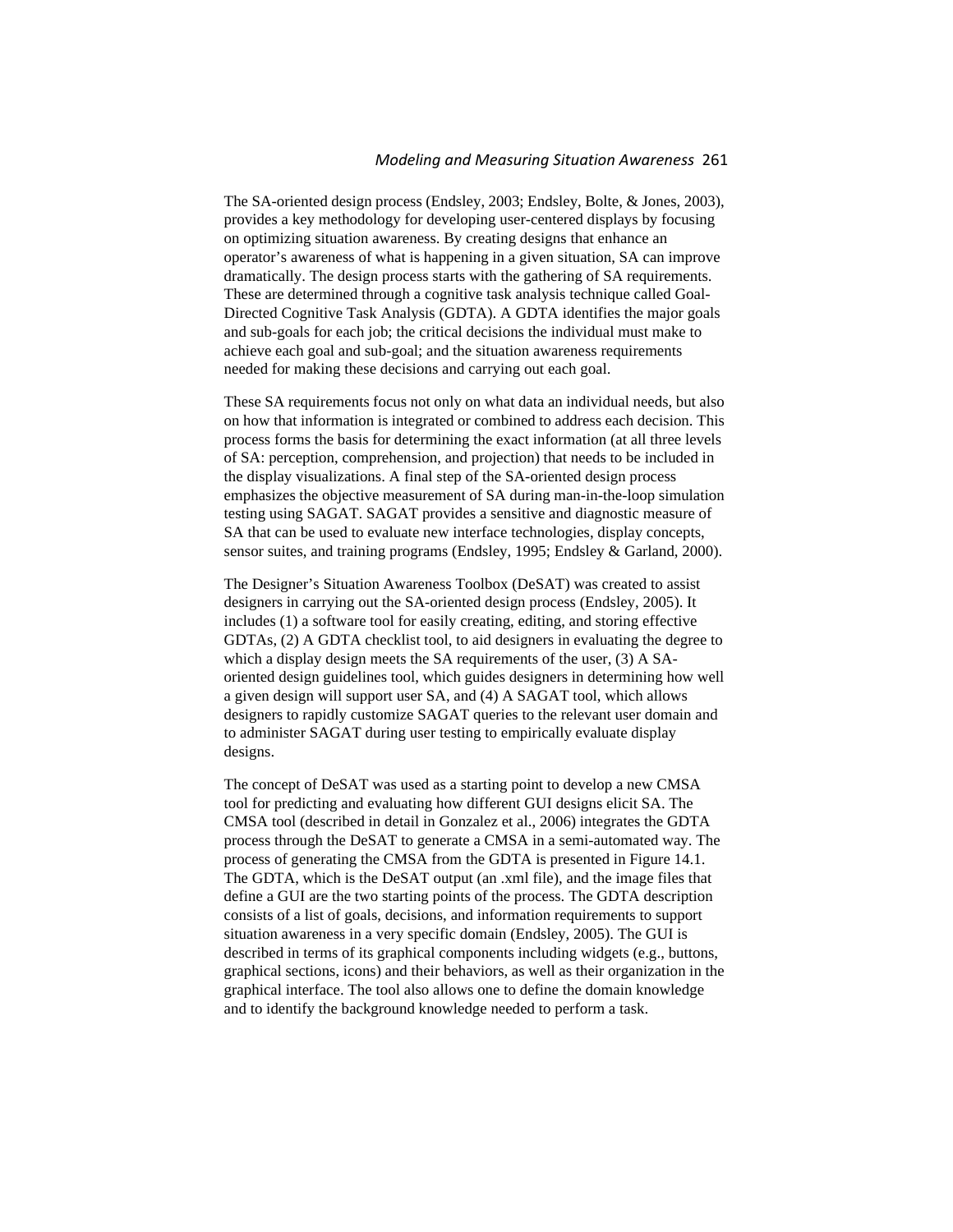

#### **Figure 14.1**

<span id="page-10-0"></span>A process for the automatic evaluation of the SA elicited by a Graphical User Interface, according to a predefined GDTA, from Gonzalez et al. (2006)

As a next step, the tool defines correspondence mappings between the GDTA components and specific widgets or graphical elements defined in the GUI. The mapping process helps produce a high-level definition language for SA from which an ACT-R model of SA is then generated and executed through the ACT-R architecture (Anderson & Lebiere, 1998).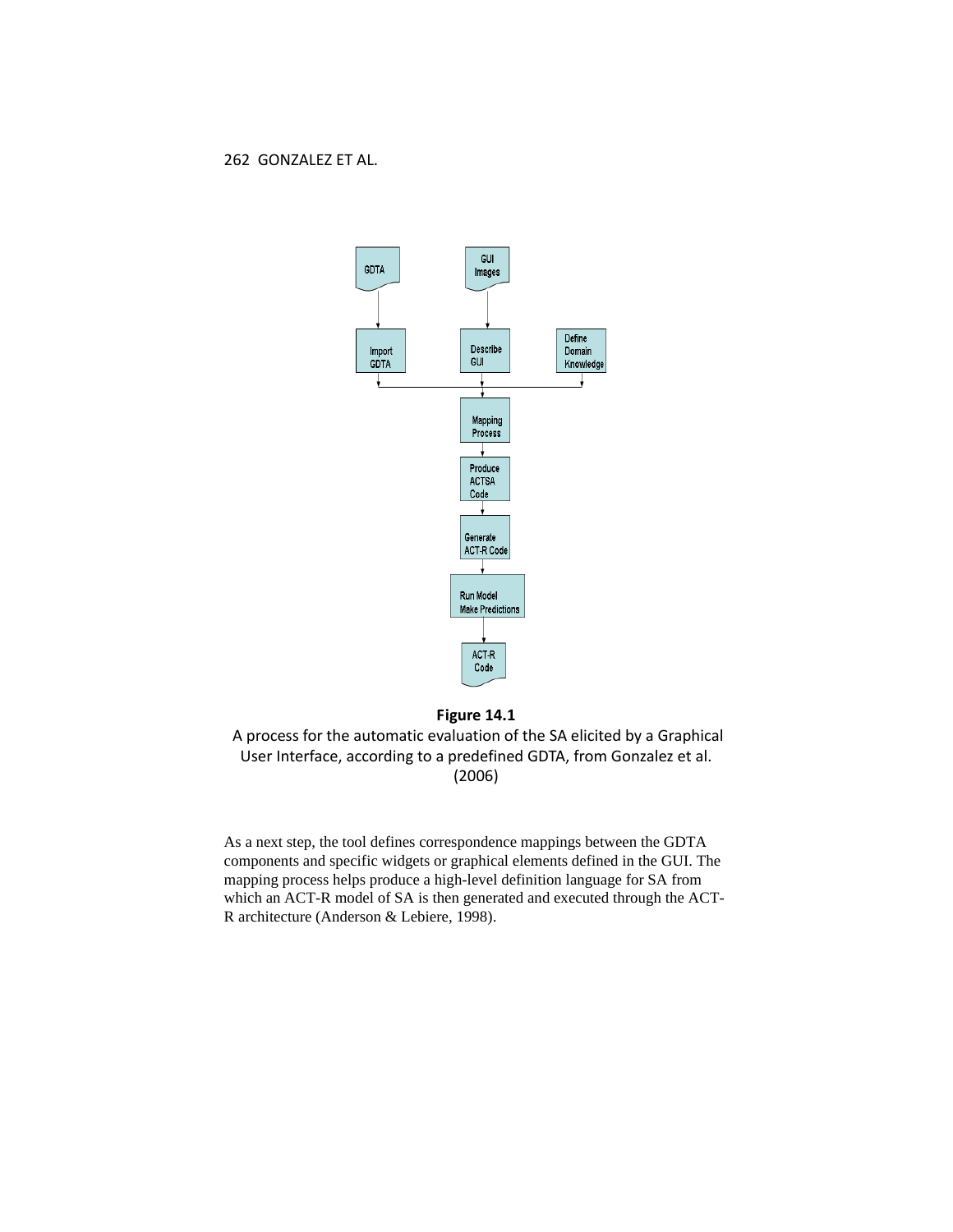The functioning of this CMSA tool was demonstrated with a realistic example of a GUI prototype design (Gonzalez et al., 2006). The example used a selected set of GUIs to perform the logistics tasks of a company unit (see example in [Figure](#page-11-0)  [14.2](#page-11-0)). The user of this system was expected to plan supplies, project the demand for a specific time period, and obtain the consumer trends for some items during specific time periods. The task involves high-level cognitive processes that sometimes are not necessarily expressed by a click of a button in a GUI. This logistics task consists of four sub-goals, each of which is represented in one of five screens in the application.



#### **Figure 14.2**

<span id="page-11-0"></span>Example of a GUI used in the demonstration of the evaluation of the SA in Gonzalez et al. (2006)

In this example, the GDTA defines information requirements, decisions, and goals. Although the GDTA can be interpreted by a human, the computer model needs domain knowledge to understand the GDTA components. This CMSA tool defines domain objects and constraints to support the model on making decisions. Knowledge about domain objects in our example consists of: roads, road condition and road type; terrain type, elevation, type of soil; type of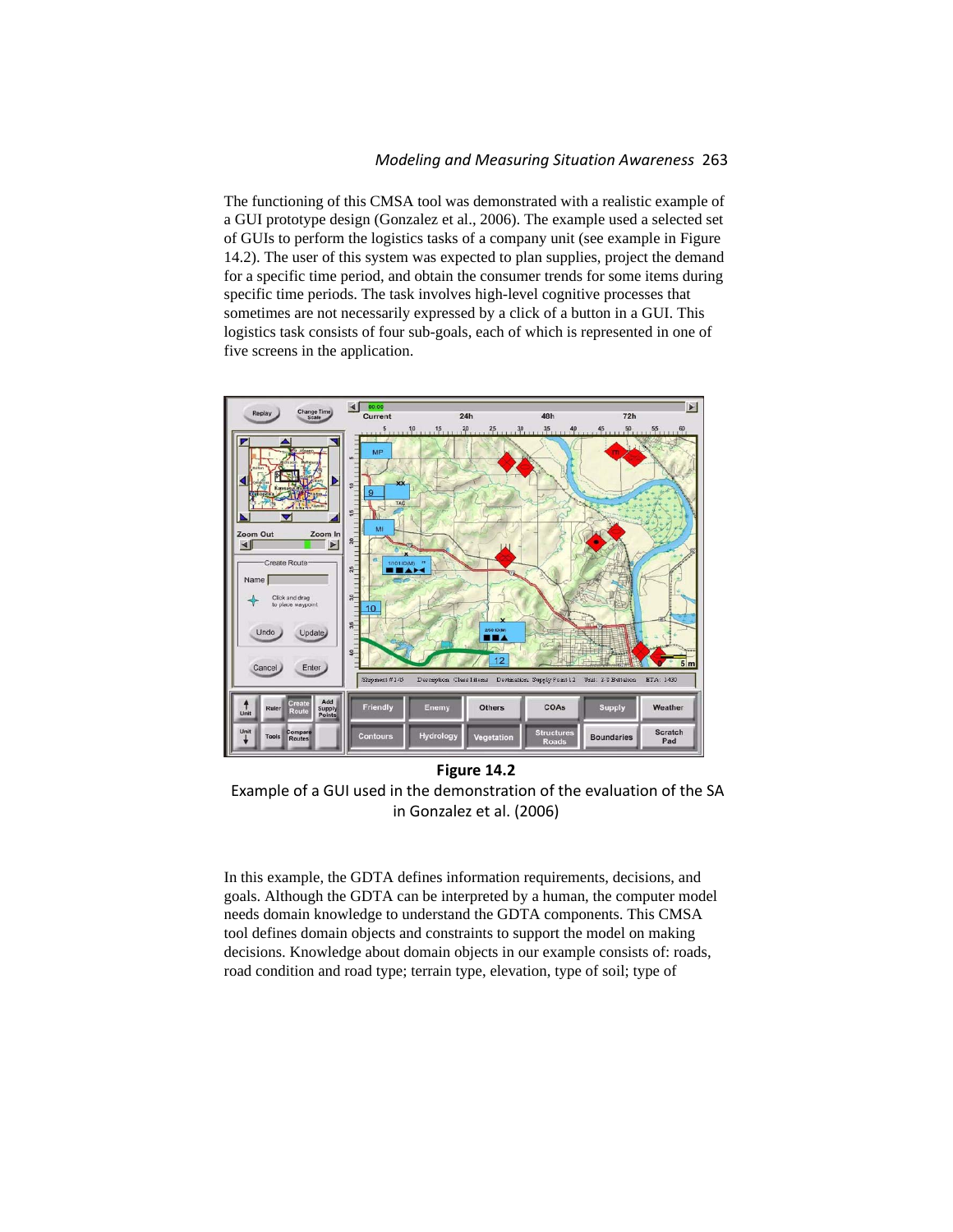vehicle, strength, capabilities, location; enemy threats; fuel requirements; mission, supply and shipping schedule; history of consumption, requirements, and usage rate. In addition, the system requires the knowledge about the criteria to select alternatives. For example, the system must contain definitions for best path which is mapped to shortest distance, minimal threats, and road conditions.

The CMSA tool produced a set of commands to generate a memory chunk for every element in the GDTA, for every element in the graphic interface, and for every domain object and domain constraint. Finally, the system generated ACT-SA code with the procedural description of every task. The system then can be executed to collect the performance times and the number of operations needed to perform a task.

This work, described in Gonzalez et al. (2006), demonstrates the practical applications of CMSA. Most of the tools currently known to automatically generate cognitive models from graphical user interfaces have been created to evaluate the interface itself. That is, most of the work done on this area generates a model to evaluate the usability or the human-computer interaction of the interface. In addition, most of the tools developed up to date deal with very simple interface actions, such as point, click, and move. Our tool focuses not on the evaluation of the interface elements, but rather on the evaluation of the SA afforded by an interface. As SA involves high level actions, such as prediction of future status, it is important to include high level operators in our models, beyond simple interface actions.

#### **Computational Models of Team and Organizational Aspects of SA**

Computational models of SA at the team and organizational levels have also been developed to represent organizational aspects of SA, such as communication, shared understanding, shared workload, etc. Successful models have been based on Social Network Analysis (SNA) theory developed under this ARL-ADA program (Graham, Gonzalez, & Schneider, 2007). This work is summarized here.

SNA is a technique that seeks to quantify the relationships among people in an organization. People and organizations are represented as nodes in a network, and the relationships (e.g., information flows) between people are represented as [lines drawn between these nodes. Thus, a social network is a graph consisting of](http://www.satechnologies.com/html/products.html)  individuals and connections among them, where each connection is associated with some form of communication or relationship between the nodes (Borgatti, [1994\).](http://www.satechnologies.com/html/products.html)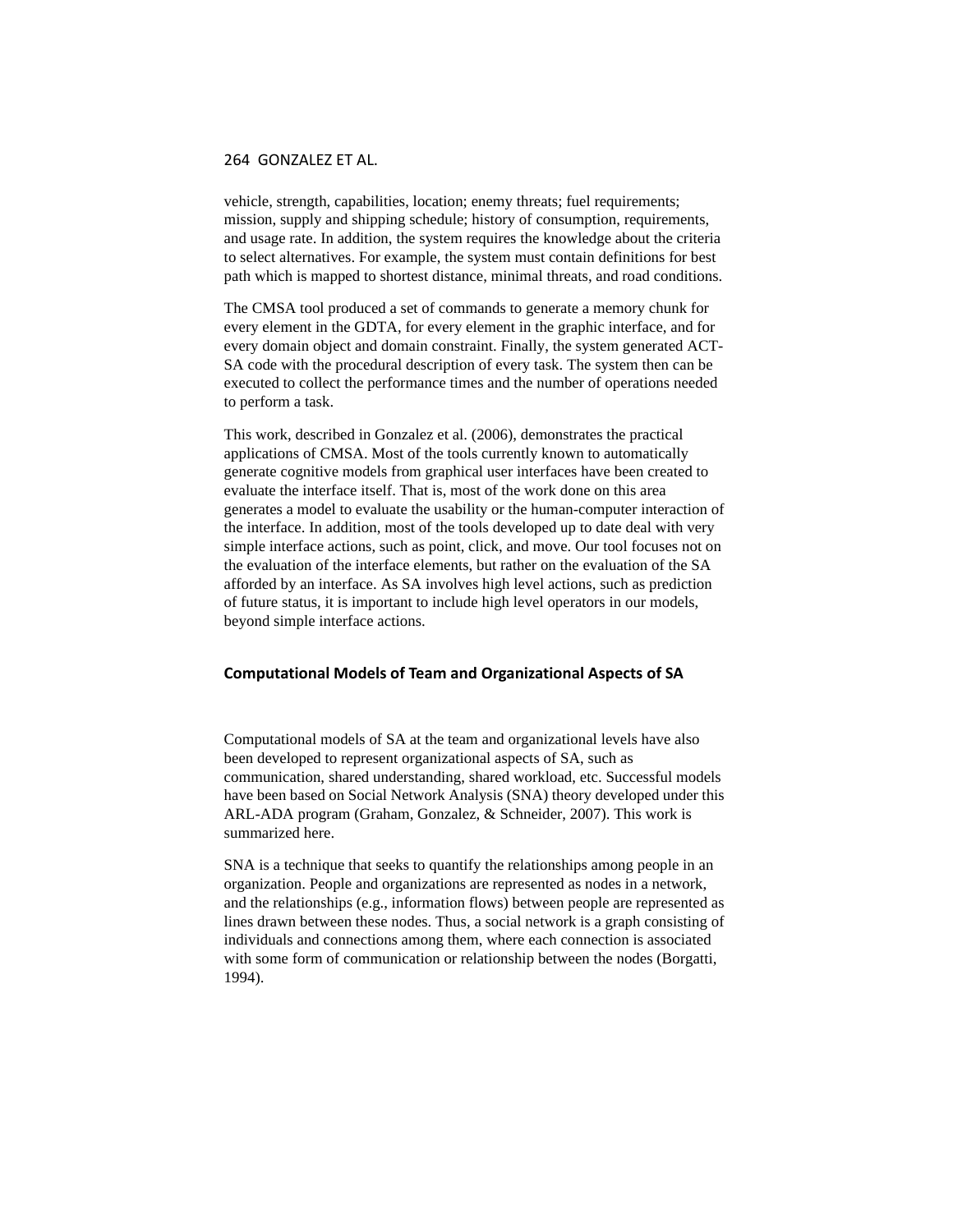Communication data among an organization's members can be gathered from shared e-mail headers, chat room traffic, instant messaging, and phone calls, or by surveying the individuals (Wasserman & Faust, 1994). While each of these communication media has different qualities, measure relevance is determined by the organizational context and collaborative tool characteristics.

Graham, Gonzalez, and Schneider (2007) gathered communication data in a field experiment conducted at the Fort Leavenworth Battle Command Battle Laboratory. The US Army was in the opening phase of a ten-year organizational design process for a knowledge-centric command and control element. In support of this initial effort, the Fort Leavenworth Battle Command Battle Laboratory (BCBL) was conducting the first high fidelity experiment to determine organizational constructs that would support command and control in the Transformation Force. The experiment assumed a network-centric staff cell structure supported by a higher level of automation.

[Figure 14.3](#page-13-0) from Graham et al. (2007) demonstrates a SNA representation of 90 minutes of communication relationships in a 10-person command-and-control cell of the network organization. The 10 nodes are members of a Command Integration Cell (CIC) designed to coordinate the activities of other functionally oriented cells, and constitute a subset of the 56-member prototype network organization that was the focus of this research.



#### <span id="page-13-0"></span>**Figure 14.3**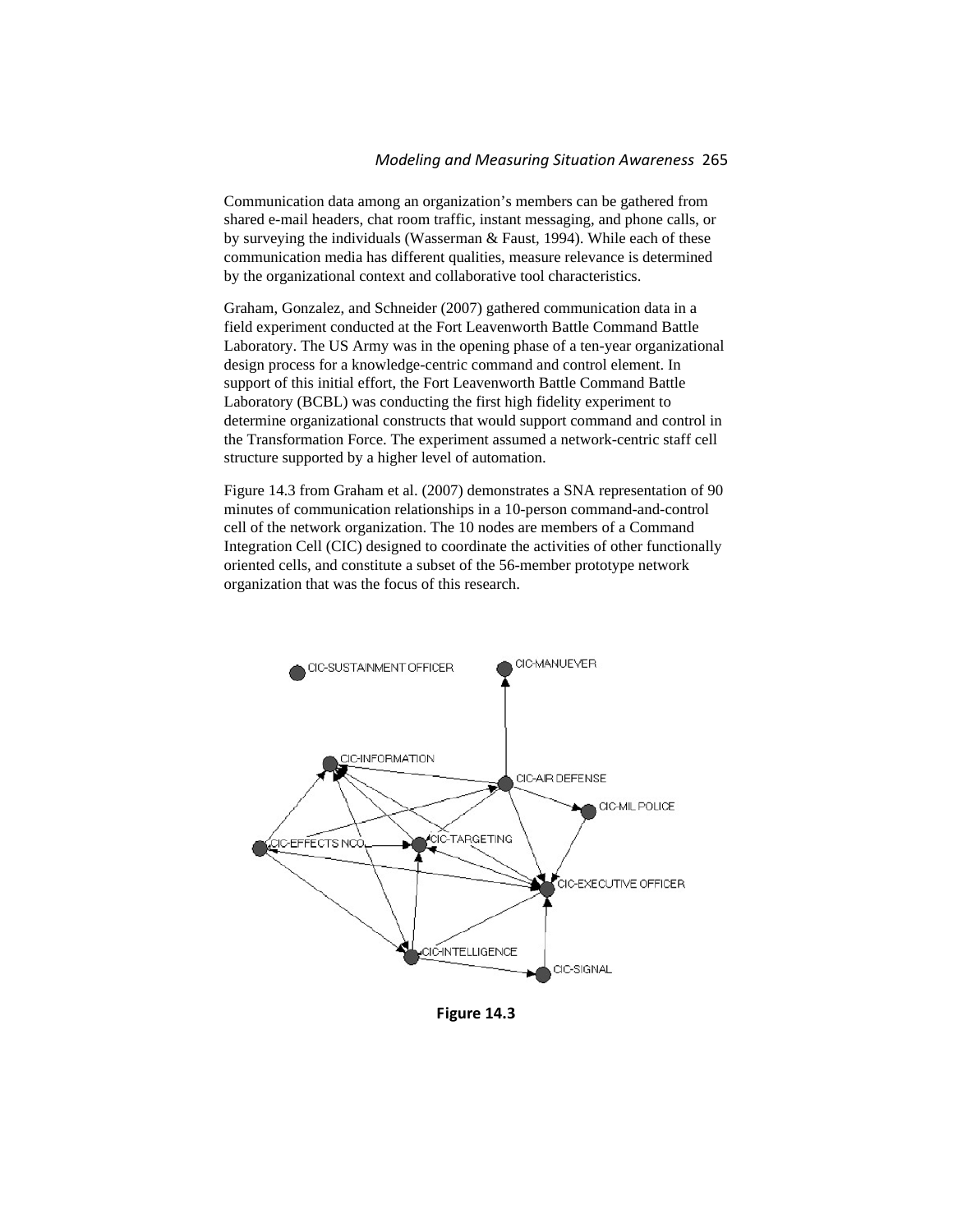#### Command Integration Cell of a prototype network organization (from Graham, Gonzalez, & Schneider, 2007)

We used traditional SNA measures such as network density, network distance, physical distance, and self-forming teams to draw conclusions about the shared SA of this team, and to ultimately provide feedback to the Battle Lab on unit configuration.

#### **Conclusions on Computational Models of SA**

As summarized above, our past research has produced computational representations of different aspects of SA including cognitive, design, and organizational levels. These research efforts demonstrate the complexity in representing and reproducing human SA at different levels of specificity. These efforts also suggested that the development of SA *measures*, at both the individual and organizational levels, is essential to make progress in assessing SA, both behaviorally and computationally.

While the SA literature base is large, many of the metrics currently used to measure SA focus only on component aspects of SA and don't necessarily measure SA as an identifiable, integrated construct. This is partly due to the fact that the definitions of SA and shared SA are still under some debate. The need for better measures is particularly clear with respect to Shared SA. In order to improve the computational representations of SA, researchers need to develop valid approaches to assess both individual and shared SA.

#### **MEASURES OF SA**

Over the duration of this research program, we have investigated SA at both the individual and team levels. At the individual level we focused on the learning of SA and the influence of individual aspects of SA using laboratory dynamic decision-making tasks. At the team level, we focused on the organizational measures of SA through the data collected in several field experiments in the Army Laboratories such as Ft. Leavenworth and the Joint Personnel Recovery Agency (JPRA). These efforts are summarized next.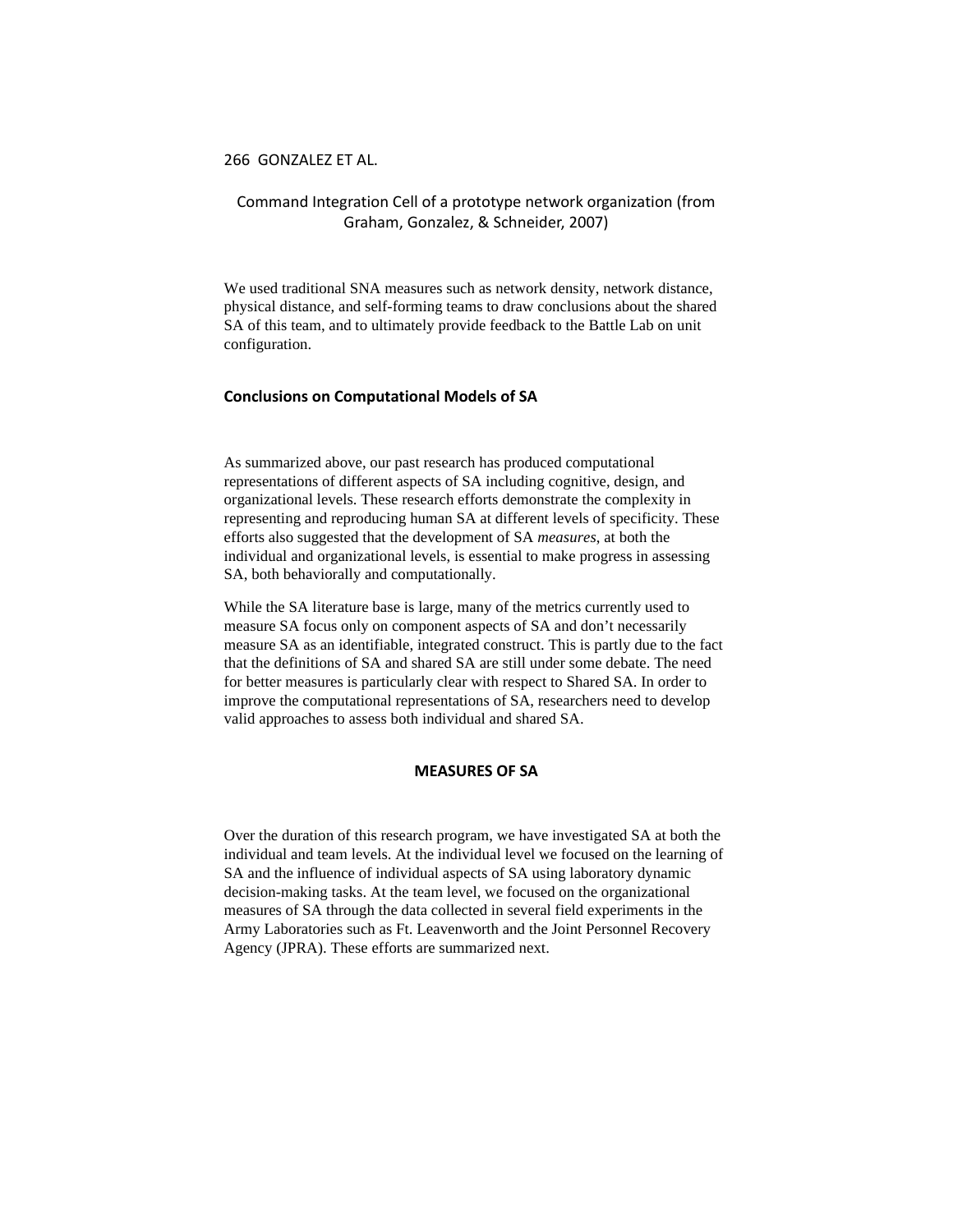#### **Measures of Individual SA**

Task practice may allow people to develop "the mental models, schemas, and goal-directed processing that are critical for SA in most domains" (Endsley et al., 2003). An important first step in designing more effective displays and cognitive models of SA is to understand how individuals naturally improve their SA through practice. Similarly, cognitive mechanisms, such as working memory and learning or experience, are commonly assumed to influence SA (Endsley, 1995; Endsley & Robertson, 2000). Although there is some clear evidence regarding the influence of working memory on SA (Durso, Bleckley, & Dattel, 2006), we only have a weak understanding of the relationship between working memory and experience.

A common method to measure SA described earlier in this chapter is SAGAT. In this method a task simulation is stopped at random points and a participant answers a set of queries about the situation. Queries may be answered while the simulation display is not visible or covered (Endsley, 1995) or while the display is visible and uncovered (Durso et al., 1995). Gonzalez and Wimisberg (2007) conducted a laboratory experiment in which these two individual SA measurement conditions were used while participants played a computer simulation over several days. SA was measured using two different query conditions methods, a covered condition in which queries were asked while the display was blanked out and an uncovered condition in which queries were asked while the display was shown. A working memory measure was collected from participants as well.

Results, reported in detail in Gonzalez and Wimisberg (2007), showed that SA improves with practice when measured in a covered display condition, but not when measured in the uncovered condition. Furthermore, the effect of experience appears only in the covered condition for perception and comprehension queries, not for projection queries. Another main conclusion from this empirical study was that the moderating effect of working memory on SA changes with task practice, and depends on the conditions in which SA is measured. The participant's level of working memory predicted SA scores only in the covered condition, such that, when the SAGAT requirement of blanking out the screen while an operator answers queries was implemented, working memory became a significant factor for SA. We also found that the effect of working memory was more relevant for SA at the perception level than for SA at the projection level. Because of the nature of perception-level queries, correct answers fully depend on the visibility of the elements on the display. In contrast, accurate answers to projection-level queries depend on a deeper understanding of the task.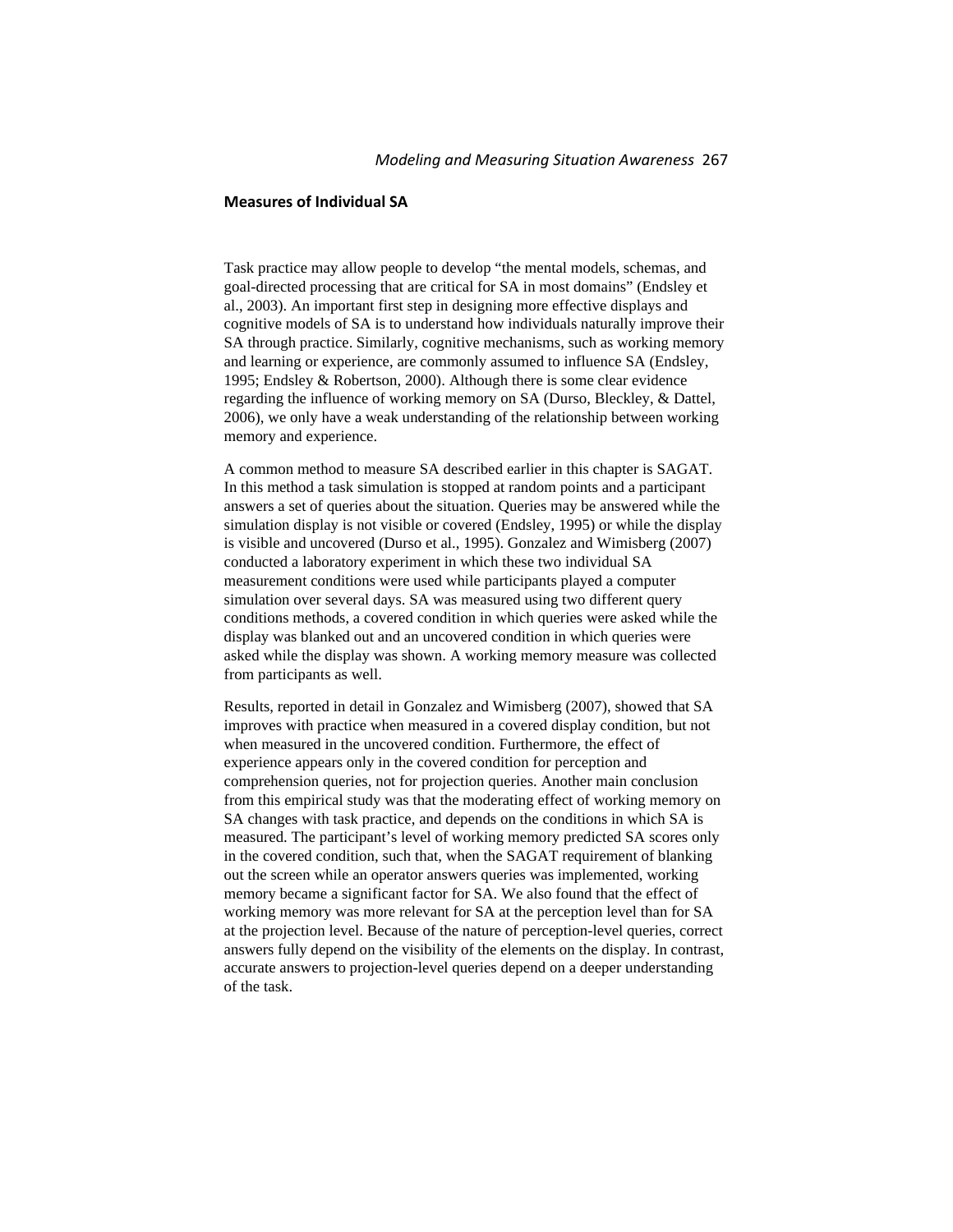Finally, we found a significant decrease in the correlation between SA and working memory with practice in the task. This result suggests that as experience accumulates, there is a decreasing need to use working memory to maintain SA, although working memory may still be necessary to task performance. Please refer to the original publication (Gonzalez and Wimisberg, 2007) for the details of the design and results.

#### **Measures of Shared SA**

Our work has extended from the individual aspects of SA to SA in teams and organizations (Graham, Gonzalez, & Doyle, 2003; Graham, Gonzalez, & Schneider, 2007; Saner, Bolstad, Gonzalez, & Cuevas, In Press). In order to function effectively as a team, operators need to develop an *accurate* understanding of the situation, that is, possess a high level of situation awareness (SA). If people are working in teams and any one of the team members has poor SA, it can undermine the success of the entire team. However, it is often the case that not all team members need to know all of the same information in a given situation (Endsley, 1995). In many situations, individuals in a team possess specialized knowledge and they rely on each other to perform particular tasks. As such, although each team member needs to have good individual SA on the information that is relevant to his/her job, the *similarity* of the individual SA among team members is only important with respect to their shared task requirements (Saner et al., In Press).

Our approach, explained and validated in Saner, et al. (In Press), is based on assessing shared SA from objective measures of individual SA. We used the SAGAT methodology and compared participant responses to ground truth (reality) to evaluate the accuracy of their SA at a given moment in time. Despite the general validity of most existing methods for calculating SA scores, one limitation that they still possess is they often fail to account for errors in SA, in terms of both the amount of information that is thought to be relevant and in the accuracy of a person's knowledge of it. As such, assessments of SA derived from these methods may be *inflated*. In order to address both accuracy and similarity of SA, we developed a method for calculating shared SA that first derives *true* SA scores and then assesses the similarity between the scores of two individuals. Our preliminary analysis suggests that failure to compensate for error in SA might lead to overestimation of performance in a situation.

In addition to developing this new measure of shared SA, Saner et al. (In Press) evaluated whether it was related to cognitive and social factors that often influence performance in team contexts. We investigated SA in two interdisciplinary, multi-team military training exercises. The first data set was obtained by measuring SA among 17 participants engaged in a joint rescue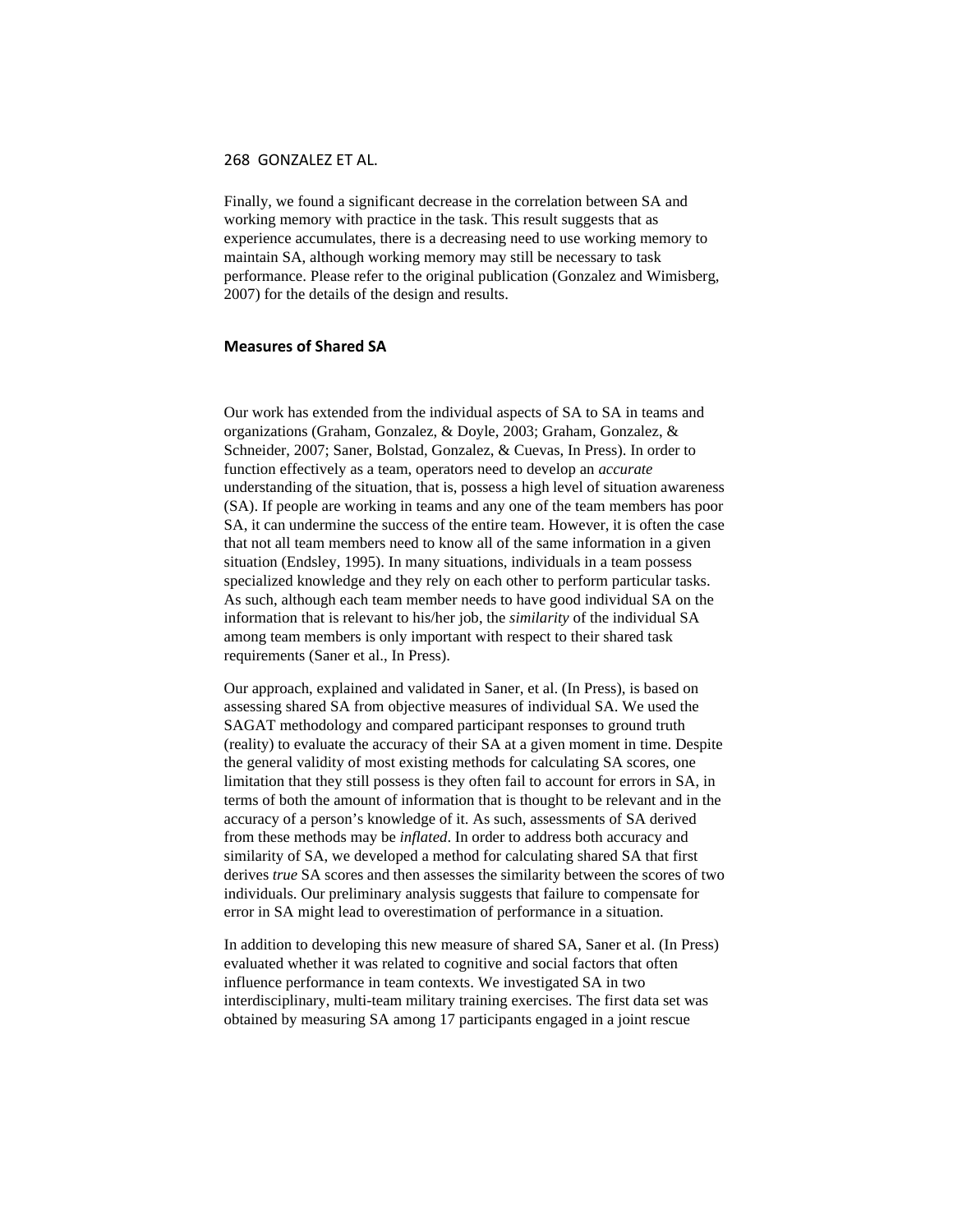#### *Modeling and Measuring Situation Awareness* 269

operation training exercise at the Joint Personnel Recovery Agency (JPRA). Participants were divided into four physically distributed team cells (Army, Navy, Special Forces, and Joint Operations), and had to coordinate rescue maneuvers in response to critical events. In the exercise, participants completed several distinct scenarios over several days, and were rotated into different cells for each scenario. The second data set was derived from a battalion command training exercise at Ft. Leavenworth. In this exercise, 24 participants were divided among four battalion level command positions and five core operational groups (Command Integration, Fires and Effect, Information Superiority, Maneuver and Support, and Build and Sustain), which were physically distributed. Participants remained in the same assigned positions throughout the duration of this exercise. In addition, there were clearly defined roles within each group, including officers in charge. The latter exercise was much more complex and there were more groups coordinating and more levels of rank, the situation was much more complex in this exercise.

The initial expectation was that the more distance there is between an operator and the operational center of the organization, the less SA that operator will have. Results from the rescue operation data set revealed a significant relationship between shared SA and participants' distance from the joint service cell, which was expected to act as the organizational hub of the C3 structure in that context. In contrast to what was expected, shared SA was significantly *better* the further away participants were from the hub., This finding, though counterintuitive, did provide evidence that an individual's role and position within an organization affect the level of shared SA that can be achieved with other individuals in the network. One possible explanation is that participants in the peripheral teams were doing more direct processing of information and did not need the help of the joint service cell to utilize information effectively, but this and other possibilities are still under investigation.

The analysis of battalion command data is still in progress, and is focused more specifically on the social network factors. Cognitive load data was again collected, but detailed data on years of experience and communication were unavailable. However, the role of individuals within cells is being added as a predictor. The Command Integration cell was also an organizational hub in this exercise, so participants' distance from this cell and physical distance from each other are factors in this analysis as well. The goals of this analysis are to replicate the relationships between the predictors and shared SA that are common to both samples, and also to extend our assessment of the social dynamic influences that were observed in the recovery operation context.

#### **Main Conclusions from Measures of Individual and Shared SA**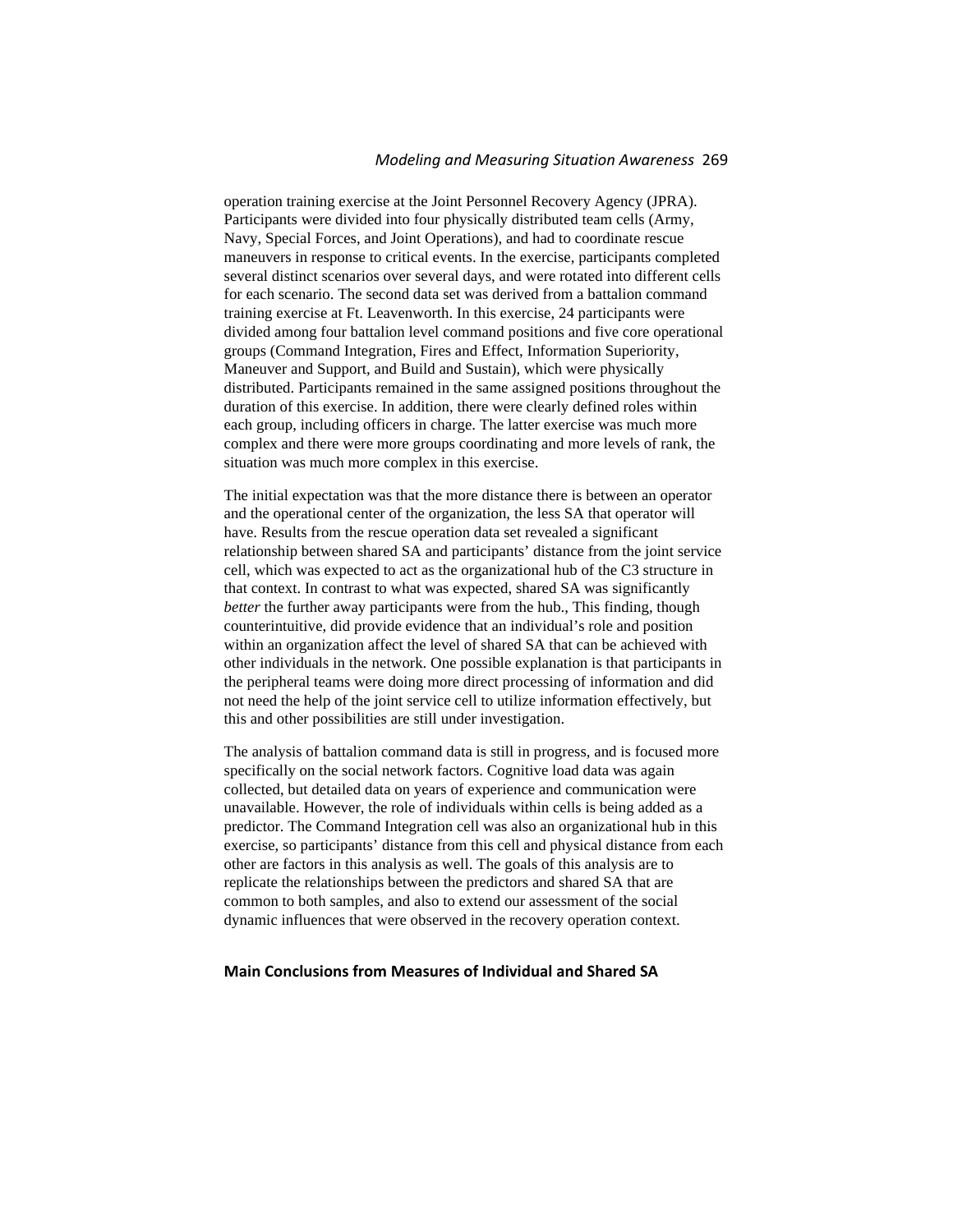The success of the CMSA depends on finding appropriate and robust measures of individual and shared SA. The work described in this chapter extends the current state of the art on SA modeling and measurement. In addition, our shared SA measure builds upon work conducted with individual SA measures in an effort to develop new ways to account for error in SA that might otherwise misrepresent performance in a situation.

We validated and extended the current understanding of individual measures of SA, developed procedures to measure the degree of shared SA between two team members and to improve the accuracy of shared SA scores, and created computational models that expand individual and team SA. In future work on the measurement of shared SA, we intend to address more of the dynamic factors involved in team work (e.g., information flow, communication flow, physical location, etc.), particularly the specific roles adopted by individuals and the distribution of task experts within the larger team. If a team is ultimately successful in completing their task, there must be a way to describe why particular knowledge, actions, or coordination patterns led to success. Without a measure of what particular beliefs the participants were operating on, and whether participants were operating on similar or different beliefs when they took similar actions, there is no sure way to reproduce success in later, similar situations. The effect of SA on performance is a question that is still unanswered in Shared SA research, and we plan to pursue this in future work.

#### **ACKNOWLEDGMENTS**

This work was supported by the Army Research Laboratory (DAAD19-01-2- 0009) award to Cleotilde Gonzalez and Mica Endsley. Many others contributed to the research summarized in this paper. We would like to particularly thank Dr. Octavio Juarez for his contributions in building some of the tools and models summarized in this paper and originally reported in respective publications.

#### **REFERENCES**

Anderson, J. R., & Lebiere, C. (1998). *The atomic components of thought*. Hillsdale, NJ: Lawrence Erlbaum Associates.

Borgatti, S. P. (1994). A quorum of graph theoretic concepts. *Connections, 17*(2), 47‐ 49.

Durso, F. T., Bleckley, M. K., & Dattel, A. R. (1996). Does SA add to the validity of cognitive tests? *Human Factors, 48*(4), 721‐733.

Durso, F. T., Truitt, T. R., Hackworth, C. A., Crutchfield, J. M., Nikolic, D., Moertl, P. M., et al. (1995). Expertise and chess: A pilot study comparing situation awareness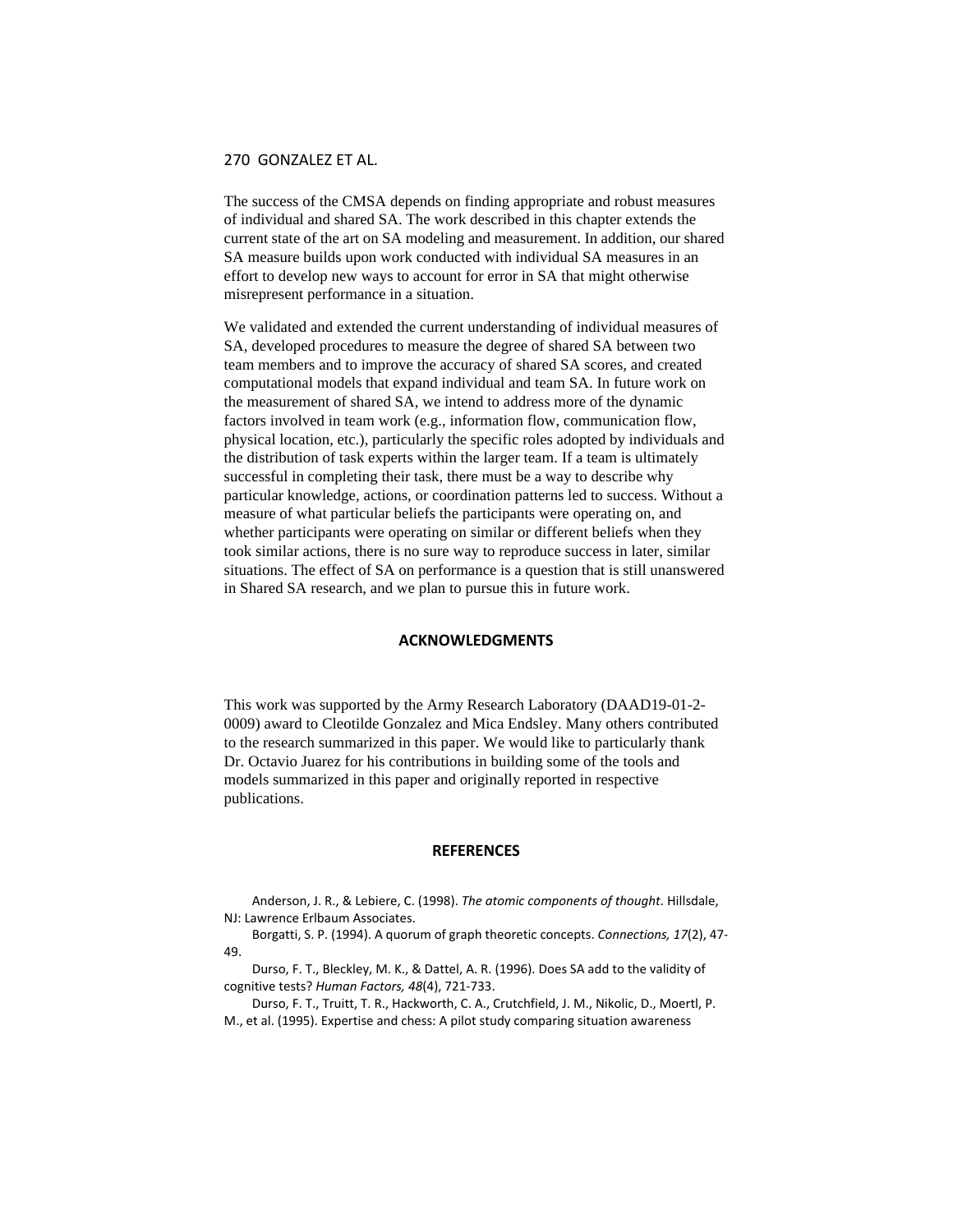methodologies. In D. J. Garland & M. R. Endsley (Eds.), *Experimental analysis and measurement of situation awareness* (pp. 295‐303). Daytona Beach, FL: Embry‐Riddle Aeronautical Press.

Endsley, M. R. (1990). A methodology for the objective measurement of situation awareness. In *Situational Awareness in Aerospace Operations (AGARD‐CP‐478)* (pp. 1/1‐ 1/9). Neuilly Sur Siene, France: NATO‐AGARD.

Endsley, M. R. (1995). Measurement of situation awareness in dynamic systems. *Human Factors, 37*(1), 65‐84.

Endsley, M. R. (2005). Designer's Situation Awareness Toolkit. From http:// www.satechnologies.com/html/products.html.

Endsley, M. R., Bolte, B., & Jones, D. G. (2003). Evaluating design concepts for SA. In M. R. Endsley, B. Bolte & D. G. Jones (Eds.), *Designing for situation awareness: An approach to human‐centered design* (pp. 218‐244). London: Taylor & Francis.

Endsley, M. R., & Garland, D. J. (2000). Pilot situation awareness training in general aviation. In *Proceedings of the 14th Triennial Congress of the International Ergonomics Association and the 44th Annual Meeting of the Human Factors and Ergonomics Society* (pp. 2.357–352.360). Santa Monica, CA: Human Factors and Ergonomics Society.

Endsley, M. R., & Robertson, M. M. (2000). Training for situation awareness in individuals and teams. In M. R. Endsley & D. J. Garland (Eds.), *Situation awareness analysis and measurement* (pp. 349‐366). Mahwah, NJ: Lawrence Erlbaum Associates.

Endsley, M. R., Sollenberger, R., & Stein, E. (1999). The use of predictive displays for aiding controller situation awareness. In *Proceedings of the Human Factors and Ergonomics Society 43rd Annual Meeting* (pp. 51‐55). Santa Monica, CA: Human Factors and Ergonomics Society.

Gonzalez, C., Juarez, O., Endsley, M. R., & Jones, D. G. (2006). *Cognitive models of situation awareness: Automatic evaluation of situation awareness in graphic interfaces.* Paper presented at the Fifteenth Conference on Behavior Representation in Modeling and Simulation, Baltimore, MD.

Gonzalez, C., Juarez, O., & Graham, J. (2004). Cognitive and computational models as tools to improve situation awareness. In *Proceedings of the 48th Annual Meeting of the Human Factors and Ergonomics Society.* Santa Monica, CA: Human Factors and Ergonomics Society.

Gonzalez, C., & Wimisberg, J. (2007). Situation awareness in dynamic decision‐ making: Effects of practice and working memory. *Journal of Cognitive Engineering and Decision Making, 1*(1), 56‐74.

Graham, J., Gonzalez, C., & Doyle, M. (2003). Using communication patterns in the design of an adaptive organizational structure for command and control*.* In *Proceedings of the 47th Annual Meeting of the Human Factors and Ergonomics Society.* Santa Monica, CA: Human Factors and Ergonomics Society.

Graham, J., Gonzalez, C., & Schneider, M. (2007). A dynamic network analysis of an organization with expertise out of context. In R. Hoffman (Ed.), *Expertise out of context: Proceedings of the Sixth International Conference on Naturalistic Decision Making* (pp. 385‐402). New York: Lawrence Erlbaum Associates.

Hogg, D. N., Torralba, B., & Volden, F. S. (1993). *A situation awareness methodology for the evaluation of process control systems: Studies of feasibility and the implication of use*. Storefjell, Norway: OECD Halden Reactor Project.

Juarez, O., & Gonzalez, C. (2003). *MASA: Meta architecture for situation awareness.* Paper presented at the Conference on Behavior Representation in Modeling and Simulation (BRIMS), Scottsdale, AZ.